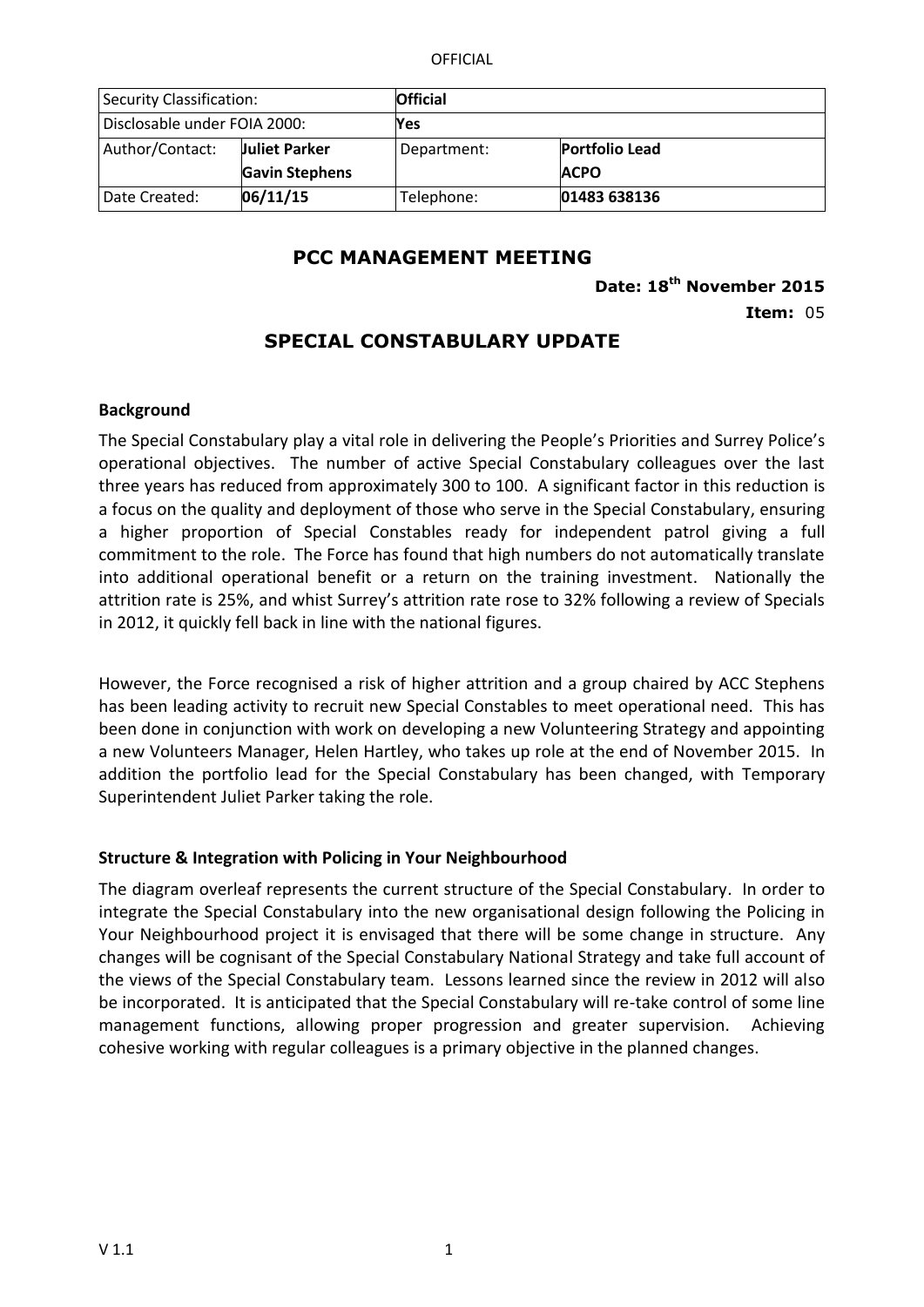OFFICIAL



# **Current Special Constabulary Structure**

### **Recruitment, Training and Development**

A new recruitment drive for Special Constables is underway and an open evening was held recently for interested candidates and those in the current recruitment pool. The evening was led by Chief Superintendent Collins and Chief Officer Iredale. This event proved to be immensely positive ensuring that those that apply are the right people who are able to commit to the training and hours required as a Special Constable. These open evenings will be scheduled into the calendar year at regular intervals to ensure that the recruitment drive maintains momentum and is focussed on operational need. They will be co-ordinated with a selection and training calendar to make sure any natural attrition in numbers is met with new recruitment and that numbers on roll are increased to meet the operational requirement of the Force.

In addition to the new recruitment drive the training course delivered to Special Constables is being redesigned. This will make sure that it delivers the essential skills required to be able to perform the role and that the time is maximised for those volunteering their own time. The new approach is intended to improve both retention and operational return. Over the last 2 to 3 years some training courses have not had sufficient numbers to ensure we keep our overall Special Constabulary figures stable. A high attrition rate through training and initial deployment has led to a poor return on investment. The first new-style course will be delivered in January 2016 to 24 new recruits.

In addition to new recruit training there is a planned ongoing and phased training schedule to support continued professional development for Special Constables.

### **Conclusion and the Future Plans**

The number of Special Constables will be increased over the next three years to reach a suitable figure to be able to support frontline policing across the three divisions and other operational